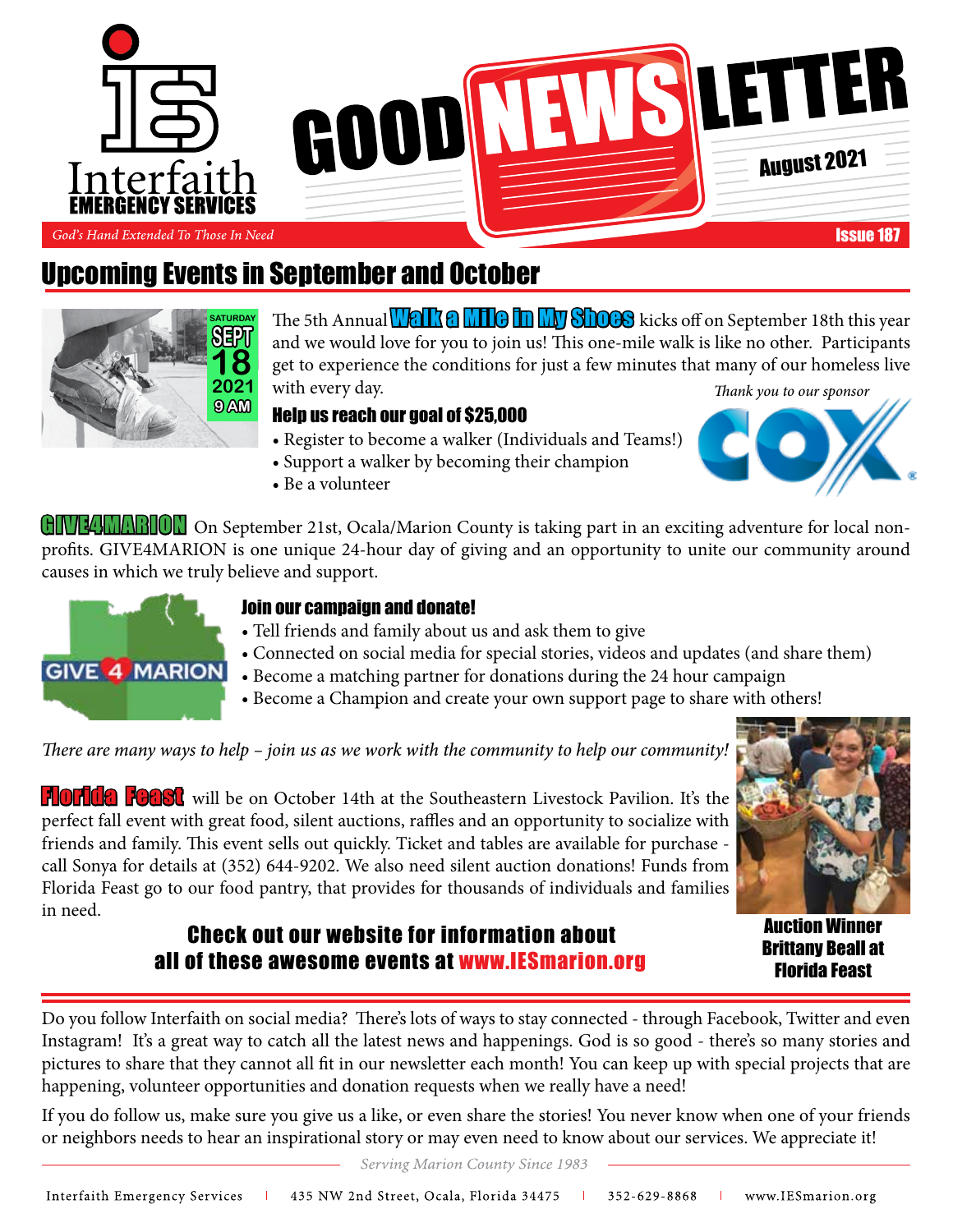# From the Chief Executive Officer: Karla Grimsley-Greenway



Thank you all for the well-wishes and kind words regarding my June wedding. We had a small but lovely ceremony on Cocoa Beach with close friends and family. God was gracious and held back the rain for us so it was better than I could have hoped for. I look forward to introducing you all to my husband, Shane, at future events. He is an answer to prayer for me and is 100% in support of our ministry here at Interfaith.

One thing is for certain, though…change is going to happen! This month I want to share some of the current projects we are working on to expand our ministry. Thanks to new funding received through the County Community Services Department and our local Continuum of Care, we now have a team of 5 employees that are dedicated to the homeless population that can't get into shelter. Two of them are Engagement Specialists (boots on the ground) and engage with the chronically homeless and those living outdoors, many

with disabilities and other difficult circumstances. We also have 2 Housing Specialists that take on cases once people have income and are ready to be housed. Then we have one person dedicated to preventing people from becoming homeless when facing evictions or another housing crisis. This group has diverted 75 homeless individuals by sending them back to their hometowns, once it's determined that they have support and housing opportunities there. They have also permanently housed 69 people that were previously living on the streets, in cars or in the woods. Overall they've served 814 homeless individuals in some way. Keep in mind that we added these staff members without adding any additional office space so they have managed to accomplish all of this with less than standard work accommodations. Therefore, we are in the process of building an Engagement Center behind our Center for Life building located on Pine Ave. This will become our central intake building for all of the services we offer including food, clothing, ID's, and hygiene items. This will also be where we offer the case-management and other related services to people experiencing homelessness. Once this building is in place and houses our current intake offices, we can expand our emergency shelter so that we can help more women and children in that ministry. Currently we can't accommodate families of 4 or more due to a lack of bedspace. With this expansion we will no longer have to leave moms with multiple children living in their cars (or worse). The most exciting part of our expansion plan, however, is the potential acquisition of a small apartment complex where we can offer permanent supportive housing to our homeless clients suffering from disabilities. All of these opportunities to serve this most vulnerable population are truly an answer to prayer. Not just our prayers, but those desperate prayers of those who live in a state of hopelessness without a home. I will keep you informed as we move forward and there will be invitations to help us in various ways. Rest assured we will need partners to make this all complete, so please be in prayer about where God may use you in this ministry. As always, we appreciate all of the support from this local community.

"He who oppresses the poor shows contempt for their Maker, but whoever is kind to the needy honors God." Proverbs 14:31

## Dillard's Surprises Shelter Ladies



Dawn and Michelle at Dillards

Back in May, I was contacted by Dillard's lingerie department wanting to do something very special for our ladies living in the shelter. They explained to me that they were having a bra sizing event and would like to use some of the proceeds to give our shelter residents new bras and panties.

Dawn, Yanique, and I were able to make a few trips to Dillard's with our ladies to be sized for new bras. They were taken in one by one to the dressing room to be individually fitted for their special bra. Our ladies were Stop by the treated with so much respect and dignity, they

felt like princesses! Driving home after one of the fittings, a newer resident hugged me Pine and shop and told me this was the first time she was able to get a new bra of her own.

We were so surprised to learn that each of our shelter ladies would receive 2 custom-fitted bras of their own and 2 pairs of panties! As they were handed out, the smiles were so uplifting and the gratitude was endless. Thank you to Dillards and their staff for making our ladies feel so special!

## The Nose Knows

Introducing Big Bertha! The newest "employee" at Interfaith Thrift Store. We are so grateful to our board who approved the expenditure of a brandnew floor scrubber. Just one more way we are trying to upgrade the store and honor the many donations provided to us by providing a cleaner, friendlier experience. Floor scrubber is shown with volunteer, Champ Edelmann.

store at 718 N today!



by Shannon Pickering, Manager

### by Michelle Collier, Shelter Case Manager

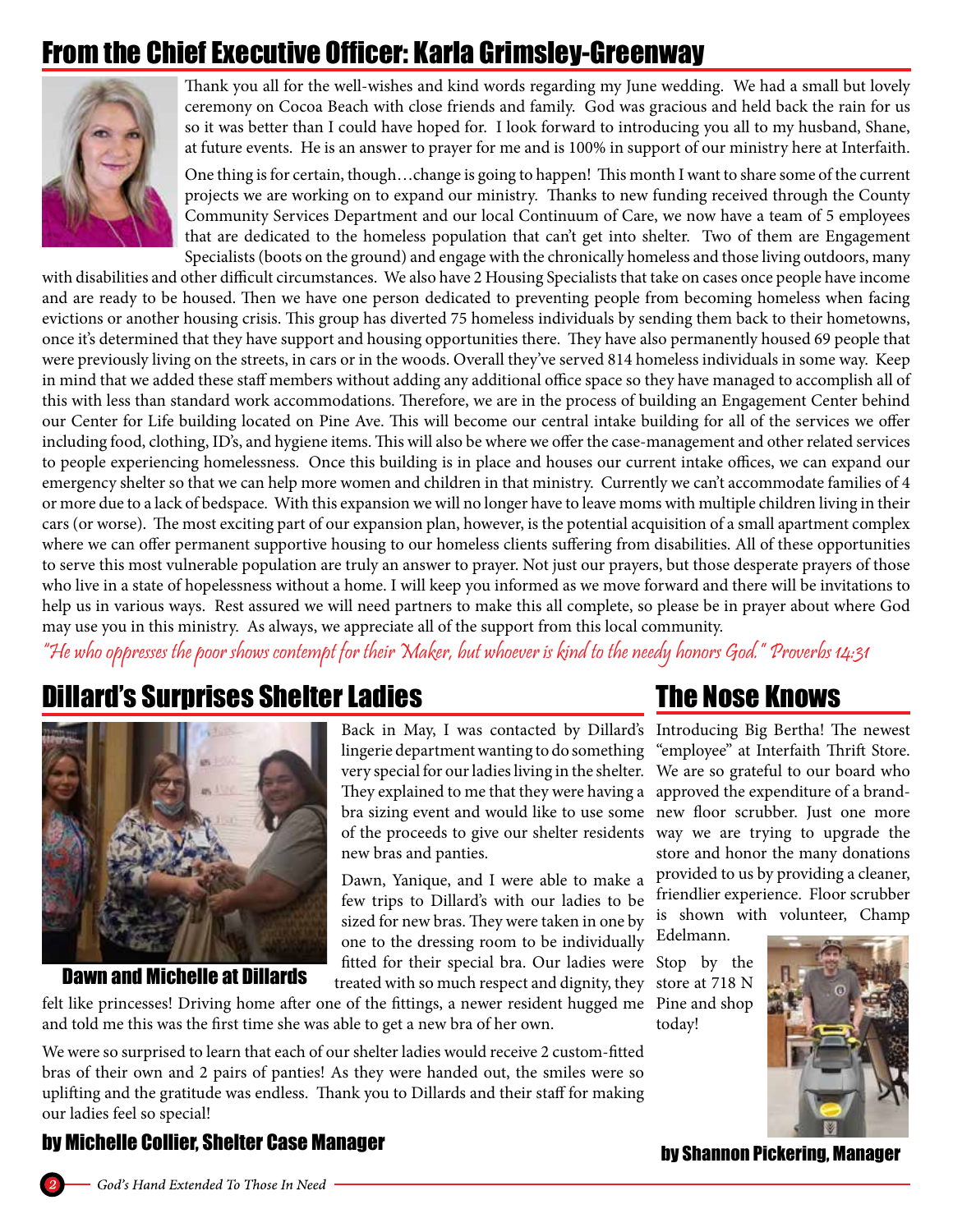# Special Gifts

#### **In MEMORY of:**

Russel Hogan By: Barbara Schwartz

Bonnie Schulz By: Mr & Mrs Ned Monaghan

Jim Senke By: Patricia Gamble

James Whitson By: Mary Barber MD

Carol Mammana By: Meredith Martin

Tony Azevedo By: Susan Azevedo

Scot Copeland By: Thomas & Patricia Patrick

Robert Weech By: Theresa Weech

Frank Tuck By: Marie & Bill Tuck, Jr

Cindy Morse Keith Duncan By: Nathan & Patricia Gilman

Sandra Neel By Carswell & Charlotte Ponder

## A Special Gift

Give a gift to someone special - an honorary or memorial donation in their name to Interfaith! The person honored (or their family) will receive a letter of acknowledgement.

Please contact Kayla at 629-8868 x202 or Kayla.Hess@IESmarion. org. Mail donations to PO Box 992, Ocala, FL 34478.

# Special Thanks to...

Thank you for these food donations (in pounds): Ocala West United Methodist Church: 341; First Assembly of God Church: 200; Countryside Presbyterian Church: 439; First Presbyterian Church: 53; American Panel: 143; Spruce Creek North: 651; and College Park Church of God: 130 pounds of food. Also Marion Surgery Center: 197 servings of cereal and Paradise Ministries: 60 cases of food.

Thank you to the 4th and 5th graders from Ocala First United Methodist Church! They came for a tour and after their tour they went shopping together for food to donate and managed to brought back almost 300 pounds!

Thank you to Grace Episcopal Church Ocala and New Day Christian Fellowship, for collecting hygiene and towels for our shower ministry!

Meadowbrook's Summer of Serving blessed us with towels and shower supplies, and purged closets of goodies for our Thrift Store! They also collected 721 pounds of food for Food 4 Kids program! You guys are awesome! (pictured right)



# Outreach Team Reunites Homeless Man with Family

The success of our Christian organization is in the quality of love and passion we give our clients. I have had the honor to get to know so many clients. I serve them as if they were the only client I have. I have come to realize that this one-on-one time is vital to our clients. It is how they can relax, and we can get to know each other. No judgements, no preconceived ideas. This builds trust between us.

One day I came across a young man who was struggling with health, addiction, and mental issues. Gaining his trust took quite some time. Over several months I was able to find out that he had been on the streets for over 7 years and he was from Tennessee. I also learned he has 2 kids, is married, and has a huge family there that love him. We talked more and were able to bring him to a place where he accepted our services. We contacted his family and they were so happy and excited to hear from him. They wanted him to come home. We were able to unite him with his family. On top of that, he is back in church, with his wife and kids. They were able to get him the help he needed to heal and be healthy again. He emails me periodically and I always enjoy his updates. God is so good. **by Chris Downing, Engagement Specialist** 

# Where is your Heart Leading you?

When we received a grant 2 years ago to repurpose our public bathrooms we had the opportunity to include showers in the new design. Because of my job here at Interfaith,

naturally my first thought was who God would send to help us tend to these showers. We knew we would need someone to help us with scheduled shower days to be able to offer the service. We started calling it a Shower Ministry knowing that this could very well be a ministry for whoever felt called to oversee the showers for that day. We have seen several attendants come and go and have largely relied on the population we serve to help one another by overseeing the showers. I have been praying for God to place this ministry on the heart of who He would choose to be sure this is a service we can provide on a consistent (even daily) basis. We have several areas of need such as this right now. If you feel God tugging on your heart as you read this, please reach out to me. Know that I will not lock you into a commitment but would love to give you a tour of all our services and what God is doing in our community. God will lead you to what it is He asks of you. If you have already made the decision to look into volunteering please go to our website, iesmarion.org/volunteer, to see what opportunities we have. Once there you have the option to sign up and I will reach out to you to schedule your tour. Feel free to call or email me with any questions. (352)629-8868 ext 210, tina.reid@iesmarion.org. by Tina Reid, Volunteer Coordinator